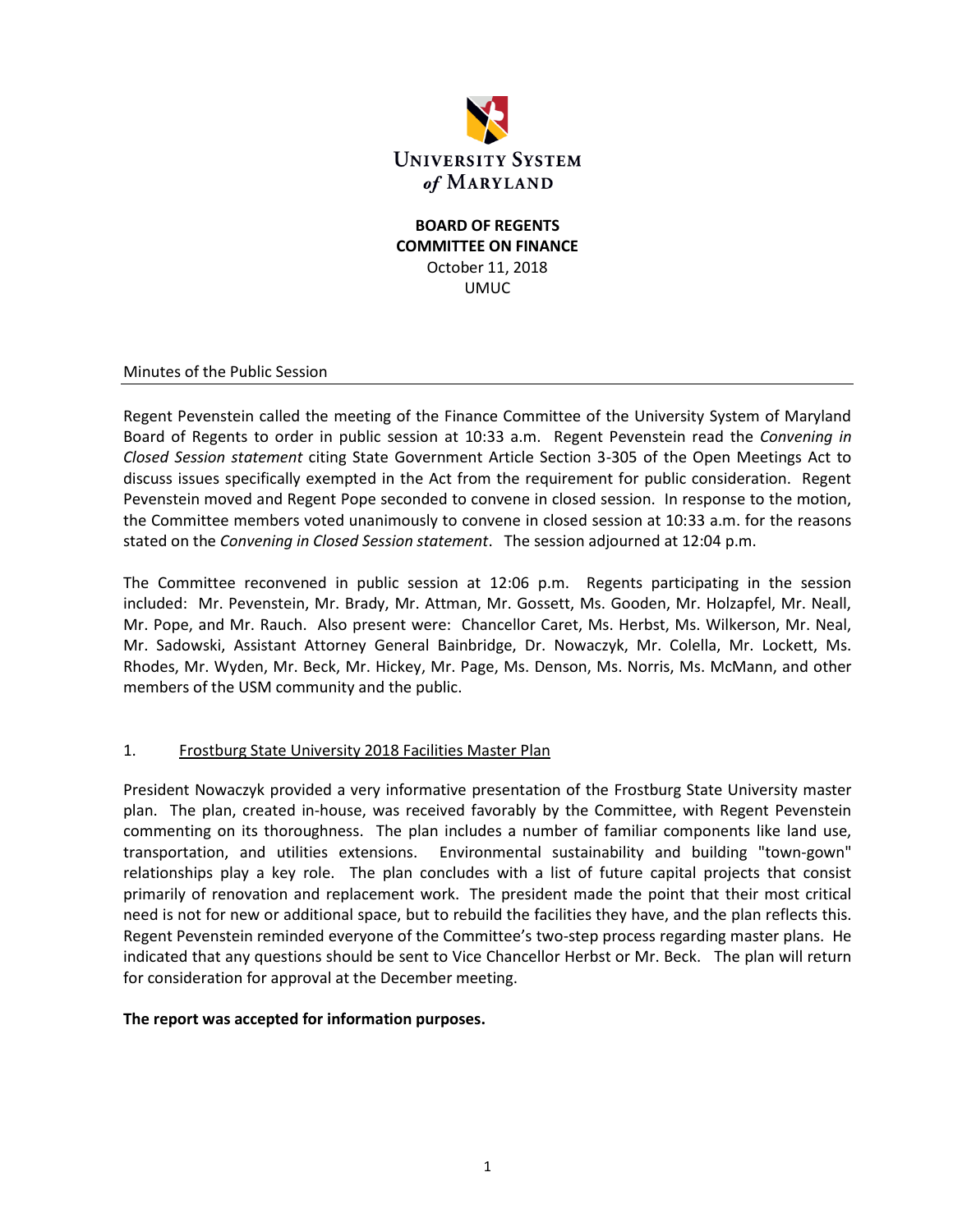## 2. University System of Maryland: Official Intent Resolution on Reimbursement of System Cash Balances Spent on Revenue Bond-Authorized Projects

Regent Pevenstein summarized the item. He stated that the System has had an Official Intent Resolution in place for the last several years, since switching the timing of its bond issuance in 2014. This allows the System the flexibility to reimburse itself and the institutions for invoices they pay and then seek reimbursement for; and, "overspend" the USM bond proceeds for the year and then provide reimbursement with the proceeds of the next bond series once available. He went on to say that the System has historically issued revenue bond debt, and then used the cash proceeds to fund academic and auxiliary projects the Board has approved for bond funding. However, over the past few years, bond proceeds have been exhausted before the System has been ready to go to the bond markets to sell additional debt. He pointed out that while this is more of a safety net than a necessity at this time, it is smart to have in place. Regent Pevenstein added that the State of Maryland also has a standing Official Intent Resolution every year in order to reimburse various agencies for bond authorized projects.

## **The Finance Committee recommended that the Board of Regents approve the resolution as presented to enable the spending of System cash balances on revenue bond-authorized projects to be reimbursed from the proceeds of the next bond issue.**

(Regent Pevenstein moved recommendation, seconded by Regent Brady; unanimously approved)

3. University of Maryland, College Park: Establishment of \$25M Quasi-endowment to Provide Matching Fund for Maryland Promise Fund

Regent Pevenstein stated that the Board of Regents is requested provide formal approval for the establishment of a \$25 million quasi-endowment needed under the provisions of the University's largest gift in history—a generous \$220 million gift from the Clark Foundation. He explained that a quasiendowment is a fund that is managed as an endowment. Endowments are gifts that are expected to be invested in perpetuity, usually by stipulation by the donor. Quasi-endowments are simply funds established by act of the governing board, rather than as a condition of a donor-directed gift. As background, Regent Pevenstein indicated that the General Assembly and Governor provided legislative authority for the fund last Spring. The terms of the Clark Foundation gift include a commitment on the part of the Clark Foundation to provide a match of up to \$25 million from Clark Foundation funds. He pointed out that the University will seek outside donors to contribute \$50 million, which combined with the UMCP Quasi-endowment and the Clark Foundation funds, will create a \$100 million endowment called the *Maryland Promise Fund*. The fund will produce spendable income into perpetuity to fund need-based scholarships.

**The Finance Committee recommended that the Board of Regents approve the establishment of a quasi-endowment in the amount of \$25 million for the University to provide matching funds for an endowment fund to be raised from private donations to benefit the School of Engineering, in accordance with the terms and conditions of the Clark Foundation gift.**

(Regent Pevenstein moved recommendation, seconded by Regent Attman; unanimously approved)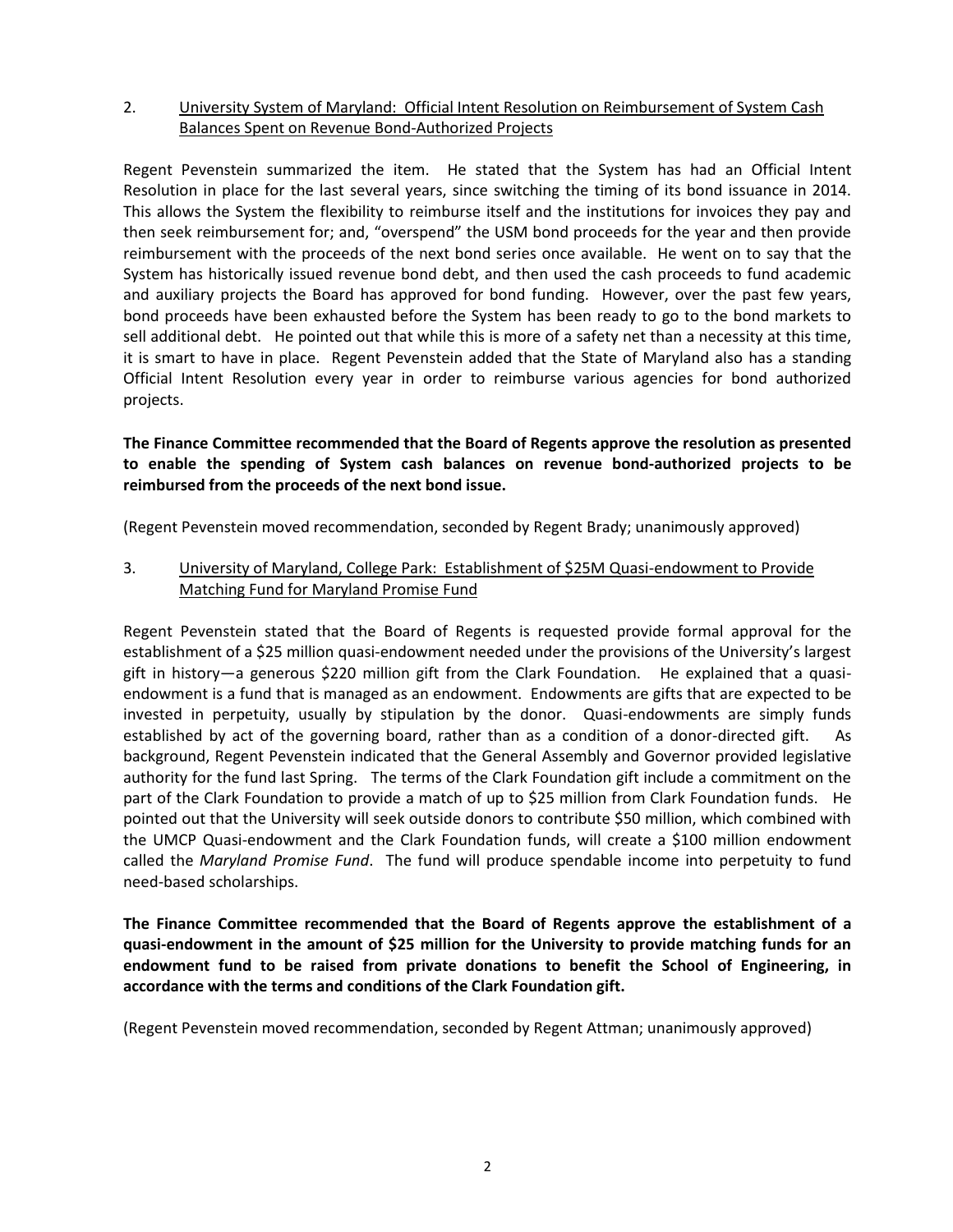#### 4. University of Maryland, Baltimore: Renovation of 16 S. Poppleton Street, Baltimore

Regent Pevenstein reminded everyone that at its June meeting, the Board approved the purchase of the Poppleton Street building for the purpose of housing a Community Engagement Center. The total cost of the renovating the three-story brick building is \$9.6 million. He detailed that funding for the project will include a \$4 million Seed Community Development Anchor Institution Fund grant from the Department of Housing and Community Development; approximately \$4 million in gifts that were received for the Center; and, an estimated \$1.6 million from the University's fund balance. He referenced President Perman's comments at the Capital Workshop last May. At the time, President Perman stressed the critical role the services to be provided in the Center would play in improving the lives of those that live in the West Baltimore community. The building will house programs run by the University and its partners promoting neighborhood economic development, education and health; and provide professional practice opportunities for the University's students and faculty. The University intends to engage the Maryland Economic Development Corporation to manage the design and construction of the project. In response to a question regarding the renovation cost per square foot, Ms. Rhodes, a UMB vice president, indicated that there was a need to meet the Seed grant, as well as the fact that it is very expensive to meet the requirements of the Historic Trust associated with the renovation project.

#### **The Finance Committee recommended that the Board of Regents approve the 16 S. Poppleton Street renovation project as described in the agenda item summary.**

(Regent Pevenstein moved recommendation, seconded by Regent Gossett; unanimously approved)

The meeting was adjourned at 12:38 p.m.

Respectfully submitted,

Robert L. Pevenstein Chairman, Committee on Finance